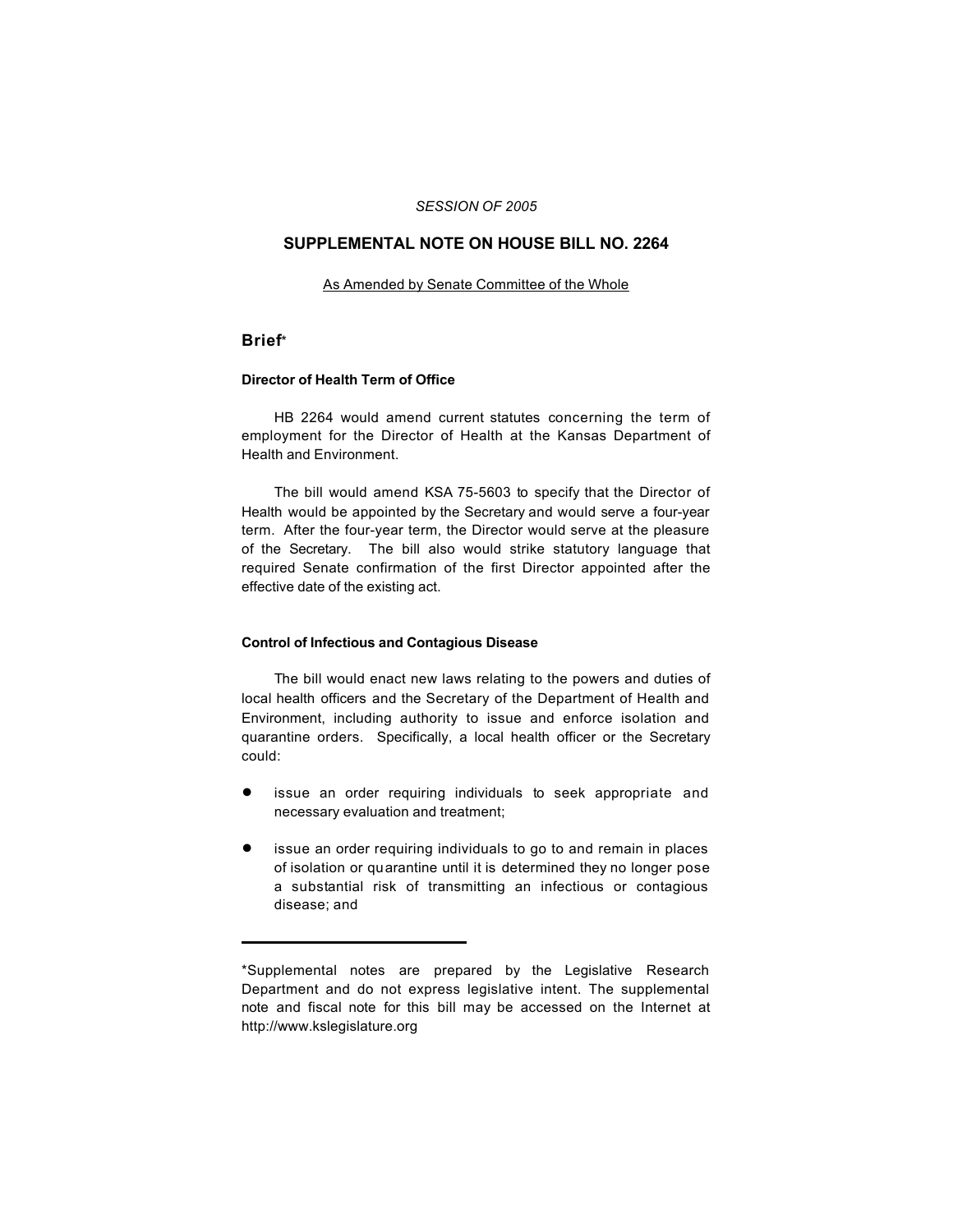order a sheriff, deputy sheriff, or other law enforcement officer to assist in the execution or enforcement of any order.

In addition, the proposed legislation sets out information to be included in any order and the manner in which the order is to be issued.

The proposed legislation would create protections for individuals placed in isolation or quarantine, including:

- the right to a court appeal;
- ! providing counsel for individuals who are not represented by counsel in court proceedings; and
- **•** making it unlawful for any employer to discharge an employee solely because the employee or an immediate family member was in isolation or quarantine pursuant to an order issued by a health officer or the Secretary. (SB 216)

#### **Tuberculosis Control**

The bill would give the Secretary of Health and Environment authority to adopt rules and regulations establishing tuberculosis evaluation requirements for students entering Kansas college or university classrooms if such students were born in, lived in, or traveled in countries identified by the Centers for Disease Control and Prevention as areas where tuberculosis is a health risk. Compliance with the regulations, including any associated cost, would be the joint responsibility of the educational institution and the student or the student's parents or guardian. Any rules are to be in compliance with best practice standards recommended by the Centers for Disease Control and Prevention. Anyone found to be infected with tuberculosis is to be provided treatment and ongoing monitoring in accordance with Kansas law. (SB 216)